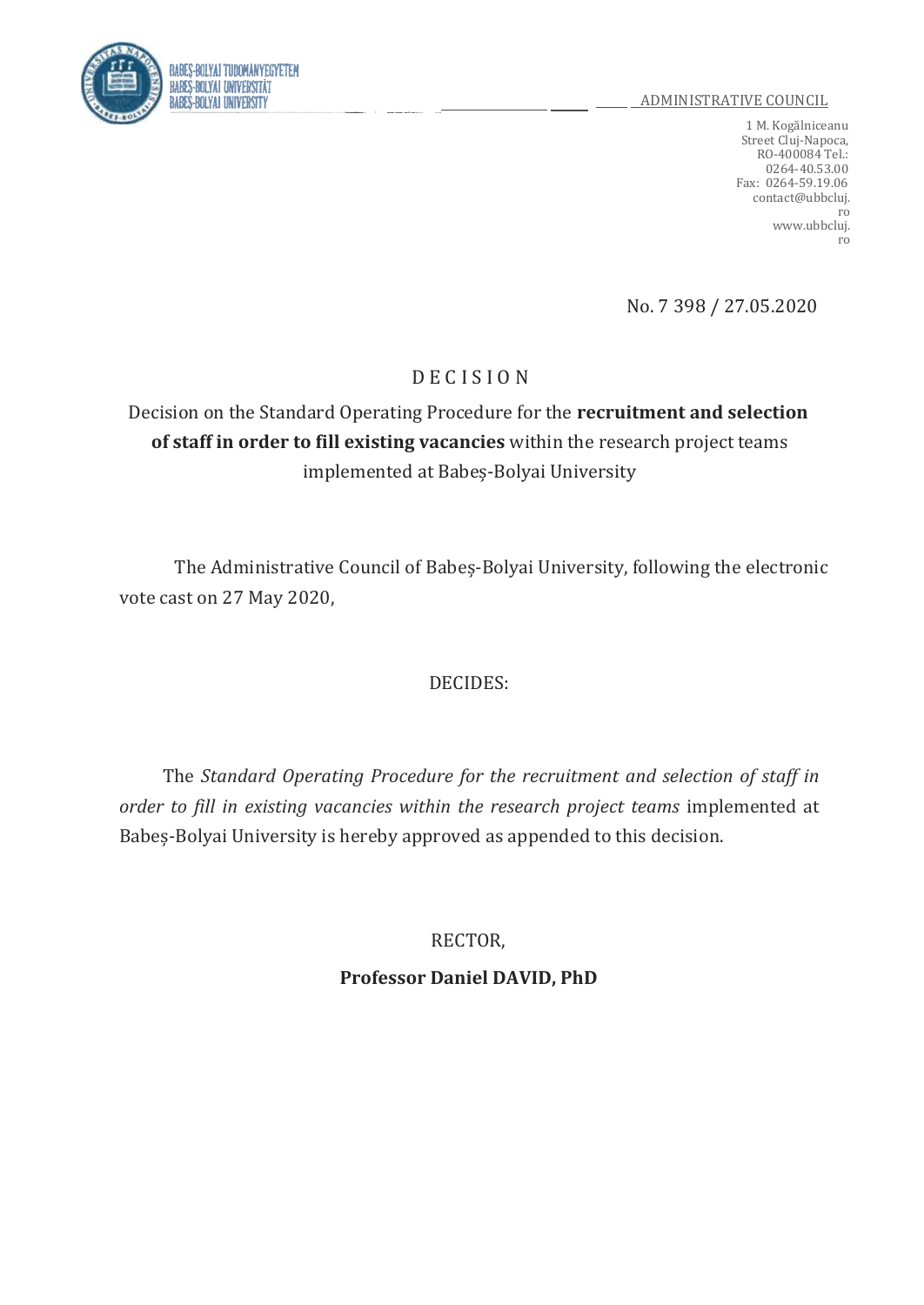| <b>Babes-Bolyai University</b><br><b>Human Resources</b><br><b>Directorate</b><br><b>Human Resources Service</b> | <b>STANDARD OPERATING</b><br><b>PROCEDURE</b><br>for the recruitment and selection of<br>staff in order to fill existing vacancies<br>within the research project teams<br>implemented at Babes-Bolyai<br><b>University</b> | <b>Edition: 1</b><br>No. of issues: 1<br><b>Revision:</b><br>No. of<br>$issues: : -$ |
|------------------------------------------------------------------------------------------------------------------|-----------------------------------------------------------------------------------------------------------------------------------------------------------------------------------------------------------------------------|--------------------------------------------------------------------------------------|
|                                                                                                                  | <b>Code: P.O. DRU-19</b>                                                                                                                                                                                                    | Page 1<br><b>Issue No.: 1</b>                                                        |

**Addendum to the Administrative Council Decision No. 7398/27.05.2020**

# **STANDARD OPERATING PROCEDURE**

**for the recruitment and selection of staff in order to fill in existing** 

**vacancies within the teams of research projects implemented at** 

**Babeș-Bolyai University**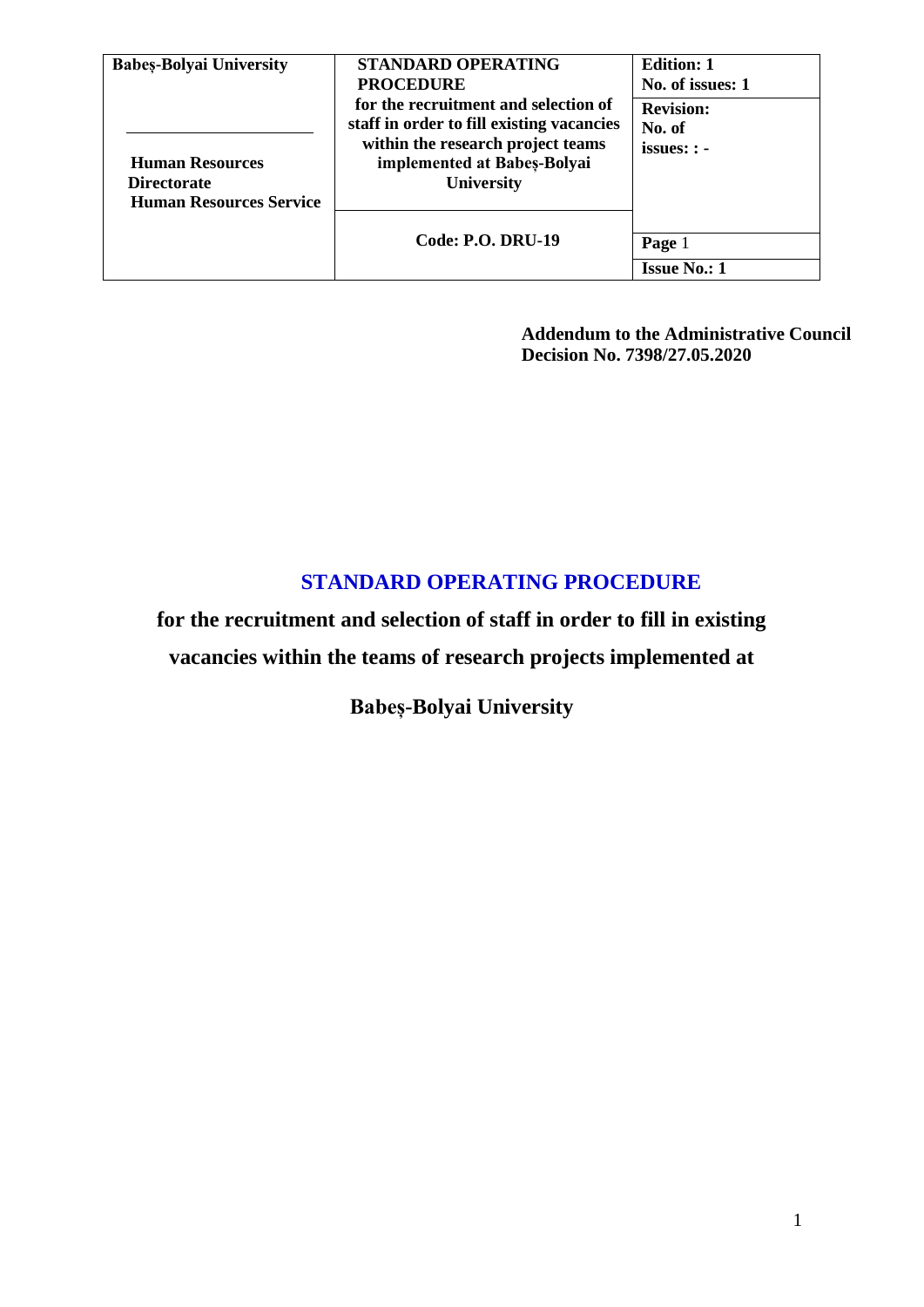**1. List of persons responsible for drafting, reviewing and approving the edition or, as applicable, the revision of the Standard Operating Procedure edition:**

|     | <b>Related</b><br>information | <b>Last name and First name</b>             | <b>Position</b>                                                                    | <b>Signature</b>        |
|-----|-------------------------------|---------------------------------------------|------------------------------------------------------------------------------------|-------------------------|
|     |                               | $\mathfrak{D}$                              | 3                                                                                  | $\overline{\mathbf{5}}$ |
| 1.1 | Approved                      | Professor Daniel David, PhD                 | Rector                                                                             |                         |
| 1.2 | <b>Endorsed</b>               | Professor Adrian Petrusel, PhD              | Vice-Rector                                                                        |                         |
| 1.3 | <b>Endorsed</b>               | Associate professor Alexandra<br>Mutiu, PhD | Vice-Rector                                                                        |                         |
| 1.4 | <b>Endorsed</b>               | Alexandru Brașoveanu                        | <b>DJAP</b> Director                                                               |                         |
| 1.5 | <b>Drafted</b>                | Mihaela Neamț                               | Head of the<br>Centre for the<br>Management of<br>Scientific<br>Research<br>(CMSR) |                         |
| 1.6 | <b>Drafted</b>                | Ioana Rațiu                                 | Human<br>Resources<br>Head of Service                                              |                         |

## **2. Status of editions and revisions for the Standard Operating Procedure editions:**

| Edition or, as applicable,<br>revision of edition | <b>Revised segment</b> | The edition provisions<br>or edition revisions<br>become effective on |
|---------------------------------------------------|------------------------|-----------------------------------------------------------------------|
|                                                   |                        |                                                                       |
| lst<br><b>Edition</b>                             |                        | 01.10.2020                                                            |
| <b>Revision</b>                                   |                        |                                                                       |

## **3. List of edition or, as applicable, revision recipients**

|     | <b>Distribution</b><br>purpose | <b>Issue</b><br>No. | <b>Sector</b>                                                 | <b>Position</b>         | Last name<br>and First | <b>Received</b><br>date | <b>Signature</b> |
|-----|--------------------------------|---------------------|---------------------------------------------------------------|-------------------------|------------------------|-------------------------|------------------|
|     |                                |                     |                                                               |                         | name                   |                         |                  |
|     | 1                              | $\overline{2}$      | 3                                                             | $\overline{\mathbf{4}}$ | 5                      | 6                       | $\overline{7}$   |
| 3.1 | Implementation                 |                     | <b>Human Resources</b><br>Directorate                         | Director                | Rațiu<br>Mircea        |                         |                  |
| 3.2 | Implementation                 |                     | Directors/<br>Responsible for<br>research projects            |                         |                        |                         |                  |
| 3.3 | Implementation                 | 1                   | Centre for the<br>Management of<br><b>Scientific Research</b> | Head of<br>Centre       | Mihaela<br>Neamt       |                         |                  |
| 3.4 | Implementation                 |                     | Examination and<br>appeals review<br>committees               |                         |                        |                         |                  |
|     | 3.5 Archiving                  |                     | Human<br>Resources<br>Service                                 | Financial<br>officer    | Irimie<br>Lucica       |                         |                  |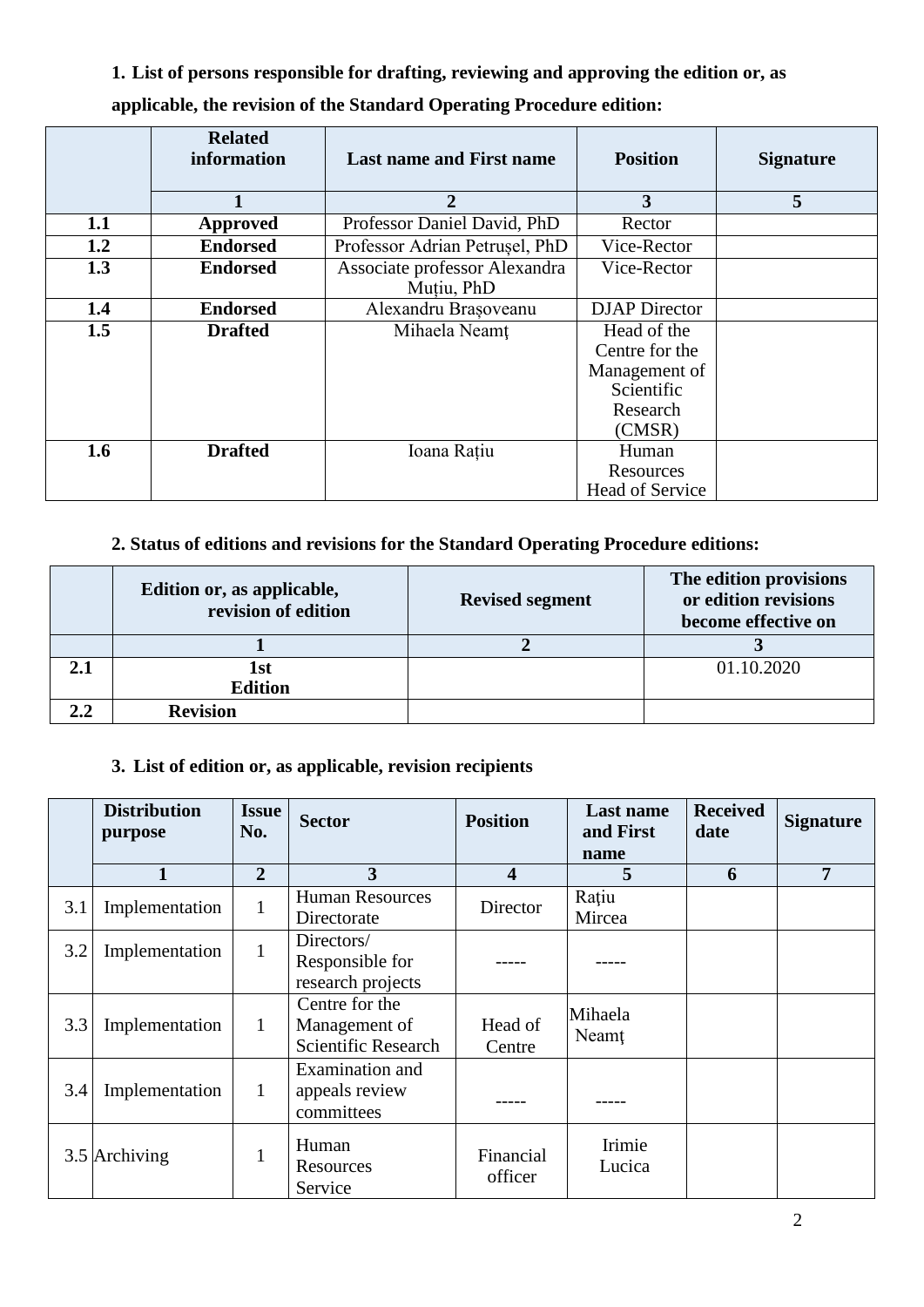### **4. Purpose of Standard Operating Procedure**

1. This Standard Operating Procedure sets the guidelines for the recruitment and selection of staff in order to fill existing vacancies within the research project teams implemented at Babeș-Bolyai University;

2. Ensures the continuity of the activity, even in conditions of personnel turnover volatility;

3. Supports audit and/or other qualified bodies in audit and/or monitoring operations and the directors/managers of research projects in decision-making;

4. Provides guarantees on the observance of the legislation in force, the institutional norms and regulations, the human resources strategy and policies of Babeș-Bolyai University.

### **5. Guideline Documents (Regulations) for Procedural Operations**

- Law no. 319/2003 Research and Development Staff Statute

- Law no. 53/2003 Labour Code, as subsequently amended and supplemented,

- Law no.1/2011 National Education Act, as subsequently amended and supplemented

| <b>6. Abbreviations of terms used in the Standard Operating Procedure</b> |  |  |
|---------------------------------------------------------------------------|--|--|
|---------------------------------------------------------------------------|--|--|

| Sr.<br>No.       | Abbreviati<br><b>on</b> | <b>Abbreviated term</b>                          |
|------------------|-------------------------|--------------------------------------------------|
| 1.               | P <sub>O</sub>          | <b>Standard Operating Procedure</b>              |
| 2.               | <b>COR</b>              | Classification of Occupations in Romania         |
| 3.               | <b>HRS</b>              | Human Resources Service                          |
| $\overline{4}$ . | <b>HRD</b>              | Human Resources Directorate                      |
| 5.               | UBB                     | Babes-Bolyai University                          |
| 6.               | <b>CMSR</b>             | Centre for the Management of Scientific Research |
| 7.               | RA                      | Research assistant                               |
| 8.               | <b>SR</b>               | Scientific researcher                            |
| 9.               | SR III                  | Scientific researcher 3rd degree                 |

### **7. Description of Standard Operating Procedure**

#### **7.1 Overview**

Employment to participate in a research project won as a result of national and/or international competition for employees included in the staff rosters will be carried out without other prior formalities (respectively without a recruitment and selection process) by concluding an individual fixed-term employment contract.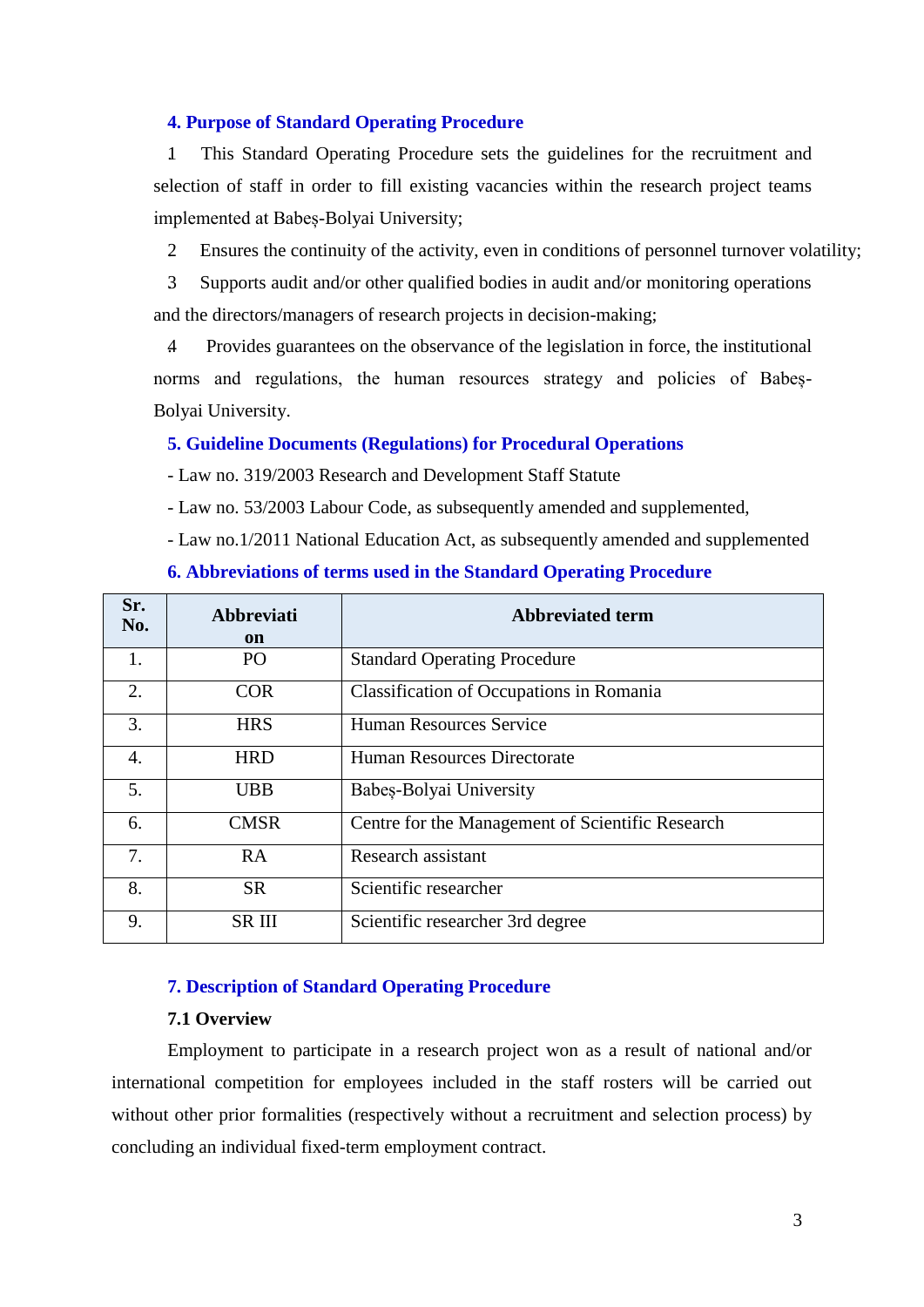The positions in the staff rosters/research teams will be filled by competition.

This procedure applies to the recruitment and selection of personnel to fill the following vacancies in the research project teams:

- $\triangleright$  Scientific researcher 3rd degree/Postdoctoral researcher;
- $\triangleright$  Scientific researcher;
- Research assistant;
- $\triangleright$  Ancillary staff positions with higher/secondary education requirement in research activity;
- $\triangleright$  Support staff positions.

Selection for filling vacancies in research project teams shall comply with the principles of open competition, transparency, competence, professional prestige, equal opportunities, non-discrimination, and efficient use of public funds.

Selection is organized on the initiative of the project director/manager, hereinafter referred to as the *Initiator*, with the support of the Human Resources Service of Babeș-Bolyai University in compliance with the relevant legal provisions and this procedure.

### **7.2. Modus operandi**

#### **7.2.1. Proposal for organising and conducting the selection competition**

The *Initiator* will submit to HRD a proposal regarding the organisation of the competition (*Addendum 1*) which will contain, at the very least, the following information:

- **a.** vacancy title, as listed in the contract/funding application;
- **b.** duration of employment contract;
- **c.** workload;
- **d.** required qualifications for applicants;
- **e.** examination and appeals review committee composition;
- **f.** competition tests;
- **g.** topic and the bibliography, if applicable;
- **h.** other information pertaining to the organisation of the competition.

### **7.2.1.1. Required qualifications for applicants**

The required qualifications for applicants shall be established at the proposal of the *Initiator*, considering both the requirements set out in the funding applications/competition guidelines and the standards set out in the Methodology for filling teaching and research vacancies at UBB - approved by Senate Decision No. 22338/03.12.2018.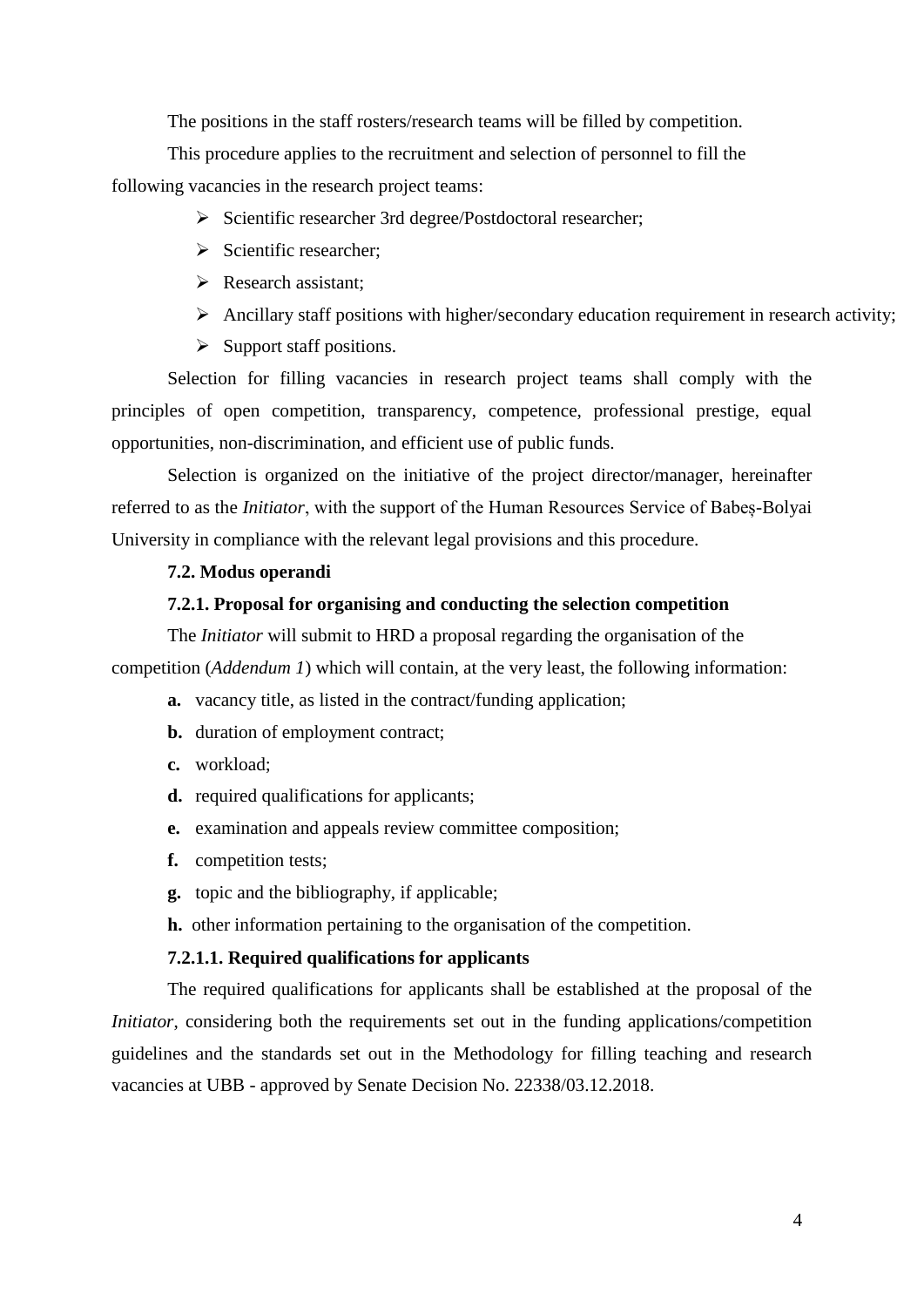#### **7.2.1.2. Examination and appeals review committee**

The examination and appeals review committee members are recommended by the *Initiator*. The members selected in the examination and appeals review committee must be professionals with experience in the field for which the competition is organized and must hold a position at least equal to or equivalent to that for which the competition is organized.

Membership in the examination committee is incompatible with membership in the appeals review committee.

A person may not be appointed in the examination committee or in the appeals review committee when:

- $\triangleright$  is employed in the same institution as a candidate holding a management, command, authority or direct institutional assessment position and is hierarchically subordinate to the candidate;
- $\triangleright$  is a spouse, relative or related up to the fourth degree, either with any of the candidates or with another member of the examination committee or of the appeals review committee.

The committees will be composed of at least three persons: a chair and two members. The examination committee has the following responsibilities:

- verifies and determines that the applicant meets the requirements for participating in the competition,
- assesses and grades candidates,
- decides the results of the competition,
- forwards the final results of the competition for validation to the Scientific Council of UBB, through HRS.

The appeals committee reviews and resolves the appeals submitted by candidates against the selection of files and against the scores granted during the assessment process.

### **7.2.2. Verification and approval of the proposal concerning the organisation of the competition**

The proposals concerning the organisation of the competitions are submitted and verified at the HRS level. The verification carried out at the level of the HRS focuses on the presence of vacancies in the project teams and compliance with the requirements of this procedure in the formulation of the required qualifications for applicants, the recommendations concerning the members of the examination/appeals committee and the recruitment proceedings.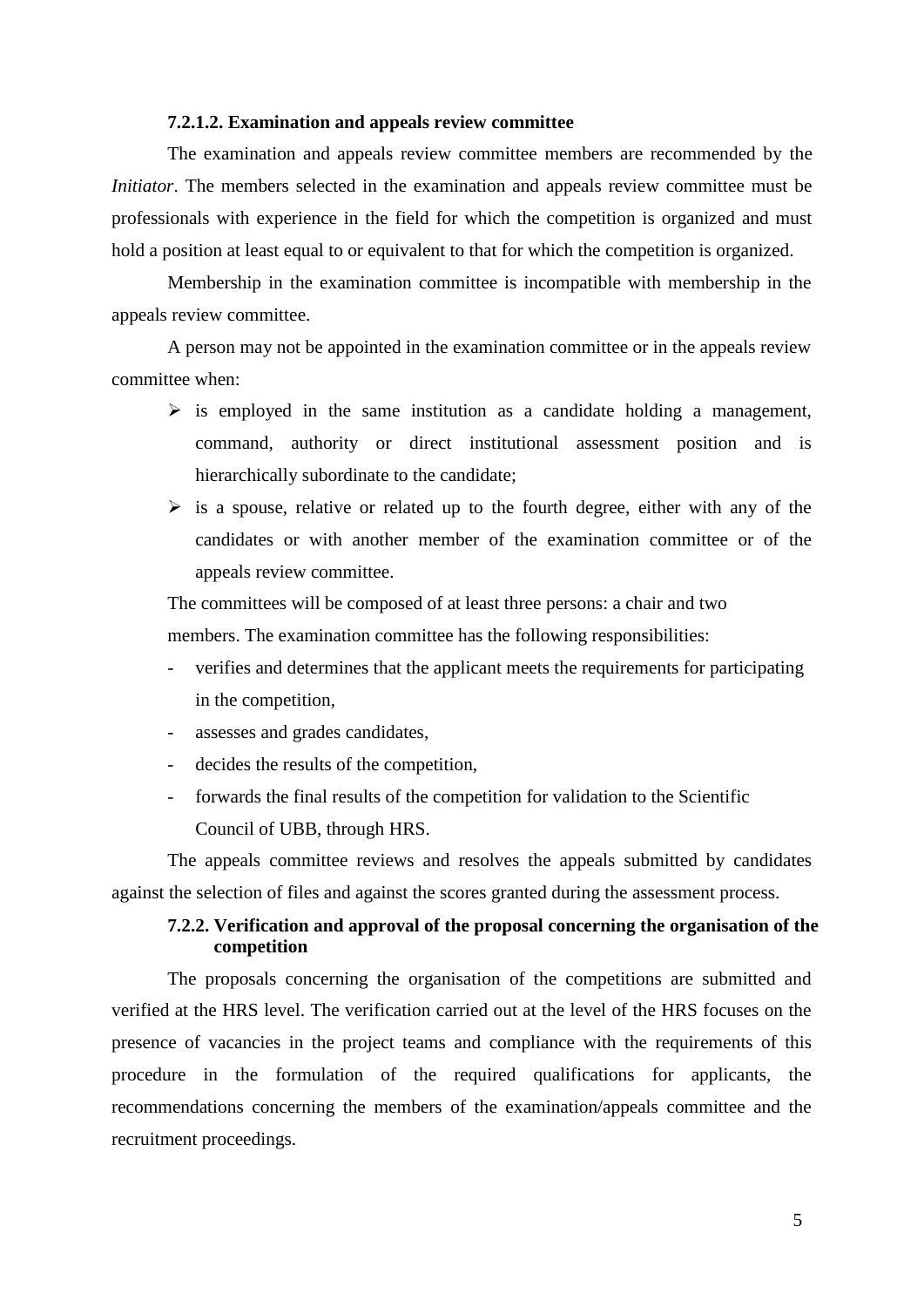The HRD will submit the proposals to the line vice-rector for approval. After approval, the competition will be organised under the criteria set out in the project proposal/funding agreement.

### **7.2.3. Examination and appeals review committee appointment**

The examination and appeals review committee is appointed by UBB Rector's decision.

The decision will be issued before the end of the competition application period, at the latest.

The head of the HRS appoints a subordinate staff member to provide the secretariat arrangements for the examination and appeals review committee. The secretary is not a member of the committee.

#### **7.2.4. Visibility of competition**

The visibility of the competitions will be maintained by publishing the competition announcements as follows:

**a.** in the vacancies section for research projects, available on the University website, by **HRS** 

**b.** in the information packages and/or funding agreements on the sites provided for this purpose (e.g. [www.ancs.ro/jobs,](http://www.ancs.ro/jobs) [www.euraxess.ro,](http://www.euraxess.ro/) [www.researchgate.net/jobs](http://www.researchgate.net/jobs)[,](http://www.nature.com/naturecareers) [www.nature.com/naturecareers\)](http://www.nature.com/naturecareers), by CMSR

The calls for competition will contain at least the following information:

- the number and title of the vacancies open for competition;
- duration of employment contract;
- name of the research project;
- the documents to be submitted by the applicants, the place where the application file

is submitted, and the contact details of the person in charge of the application files;

- required qualifications for applicants;
- the type, place, date and time, and manner of conducting the examinations;
- assessment criteria;
- guidelines for submitting and reviewing appeals;
- other relevant information.

The announcement will be drawn up at HRS level and will be reviewed and signed by the HRD director or the person authorized by them on the basis of a submission approved by the line vice-rector. The vacancies will be posted in Romanian and English.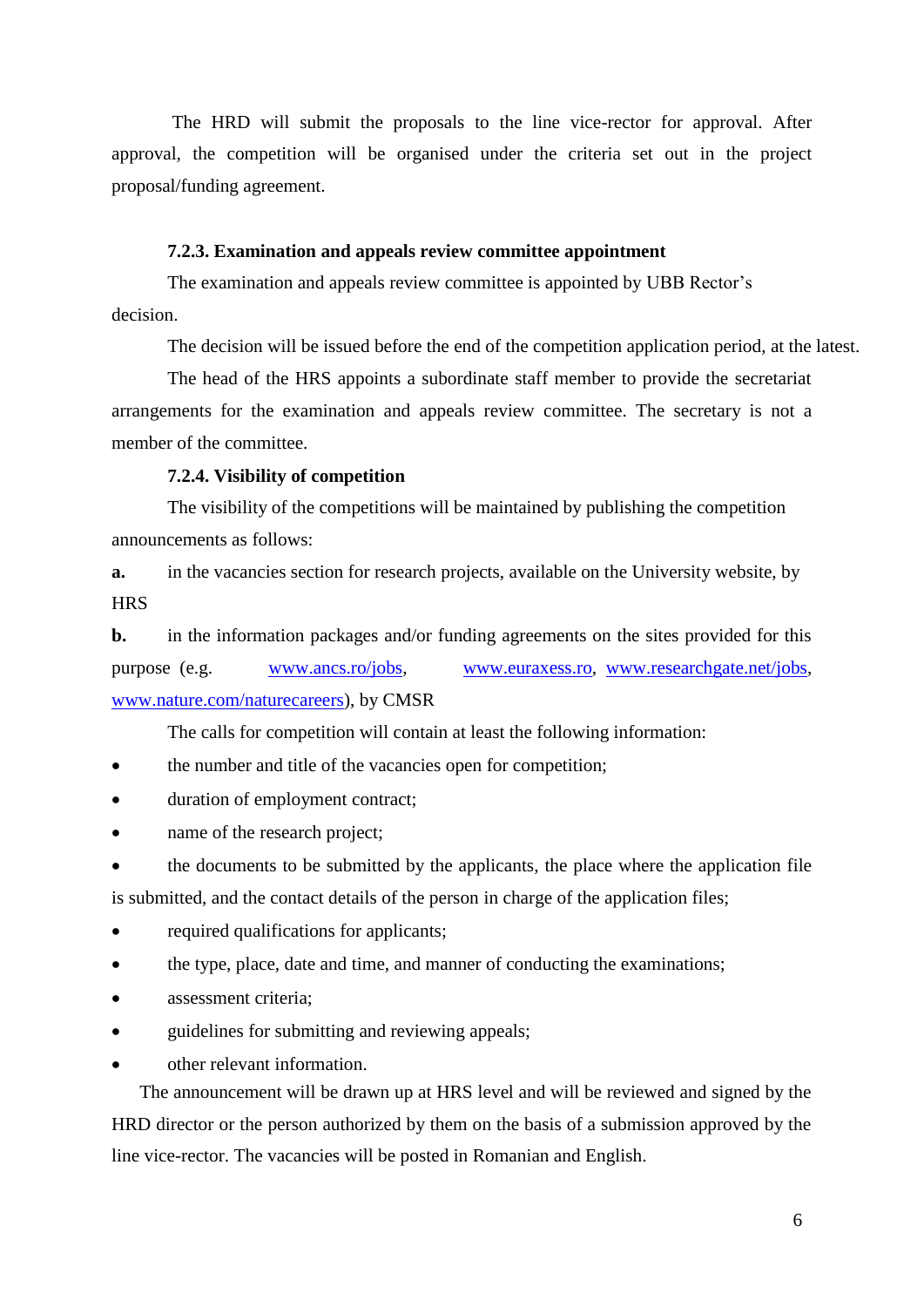#### **7.2.5. Application file**

Any person, Romanian or foreign citizen, who meets the criteria listed in the competition call can apply for a selection competition organised to fill a vacancy in a research project team.

Those interested in the vacancies will apply by submitting a file containing the following documents within 15 calendar days from the date of publication of the competition call:

**a.** application form for the recruitment and selection process - (*Addendum 2*);

**b.** copy of the document proving the identity;

**c.** copies of documents proving the level of qualification (bachelor's, master's, doctoral diploma) and other specialisations pursued;

**d.** documents proving the professional experience required for the vacancy;

**e.** curriculum vitae in Europass format;

**f.** list of published papers, if applicable;

**g.** other relevant documents.

Competition files may be submitted in printed format or sent electronically. The files are collected and registered by the examination committee secretary.

#### **7.2.6 Competitions proceedings**

The competitions will take place in two phases as follows: I. selection of application files (preliminary phase) and II. assessment of candidates.

#### **7.2.6.1. Phase I - Application files selection**

The examination committee will review if the candidates' files meet the participation requirements, within a maximum of one working day from the end of their submission period. The decision of the examination committee will be recorded in a grading report (*Addendum 3*) with the mention "pass" or "fail" and, where applicable, with the specification of the grounds for the rejection.

The results of the phase will be published on the institution's website by the secretary of the examination committee.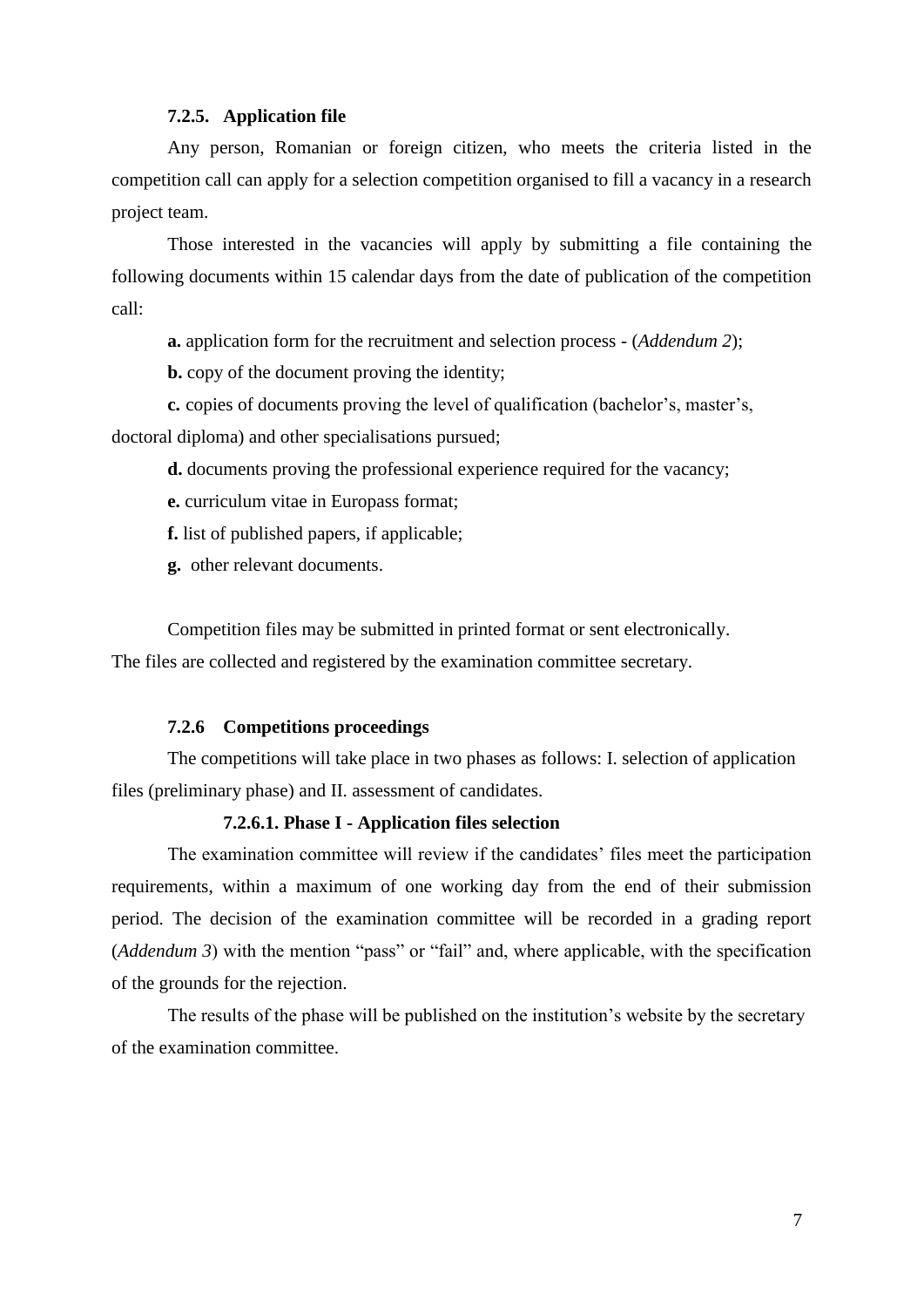Candidates who are not satisfied with the outcome of their assessment will have the right to appeal within maximum one working day from the publishing of the results. Submission of appeals after the indicated period will not be accepted.

Appeals will be answered within one working day after the submission deadline. Immediately after being reviewed, the appeal results will be published on the institution's website by the secretary of the examination committee.

Only the candidates admitted after the first phase can go through to the second phase of the competition.

### **7.2.6.2. Phase II - Assessment of candidates**

The professional skills of the candidates admitted after the first phase of the competition will be assessed based on the application file and in an interview.

At the recommendation of the *Initiator*, the examination committee may establish additional methods of assessing candidates, such as written tests, practical tests, etc.

The examination committees will establish the additional exams proceedings and the assessment criteria.

#### **a) Assessment of application files**

The committee will evaluate the application files according to the following criteria:

 $\triangleright$  scientific/professional activity of the candidate,

- $\triangleright$  experience in the required field,
- $\triangleright$  quality of scientific collaborations, depending on the candidate's field of expertise
- candidate participation in research-development projects
- other criteria considered relevant in relation to the specific details of the position.

The score awarded for each criterion is capped at a maximum set by the examination committee. The maximum score for the interview is 10 points.

The members of the examination committee award points individually, which are then entered in the grading report (*Addendum 4*). The final score given to a candidate equals to the arithmetic mean of the points given by the members of the examination committee.

#### **b) Interview**

The interview is conducted on the date, time and location/method announced in the competition call (including online). The interview assesses the extent to which candidates meet the required criteria for successful performance in the position, motivation and readiness, according to the following criteria:

• professional knowledge,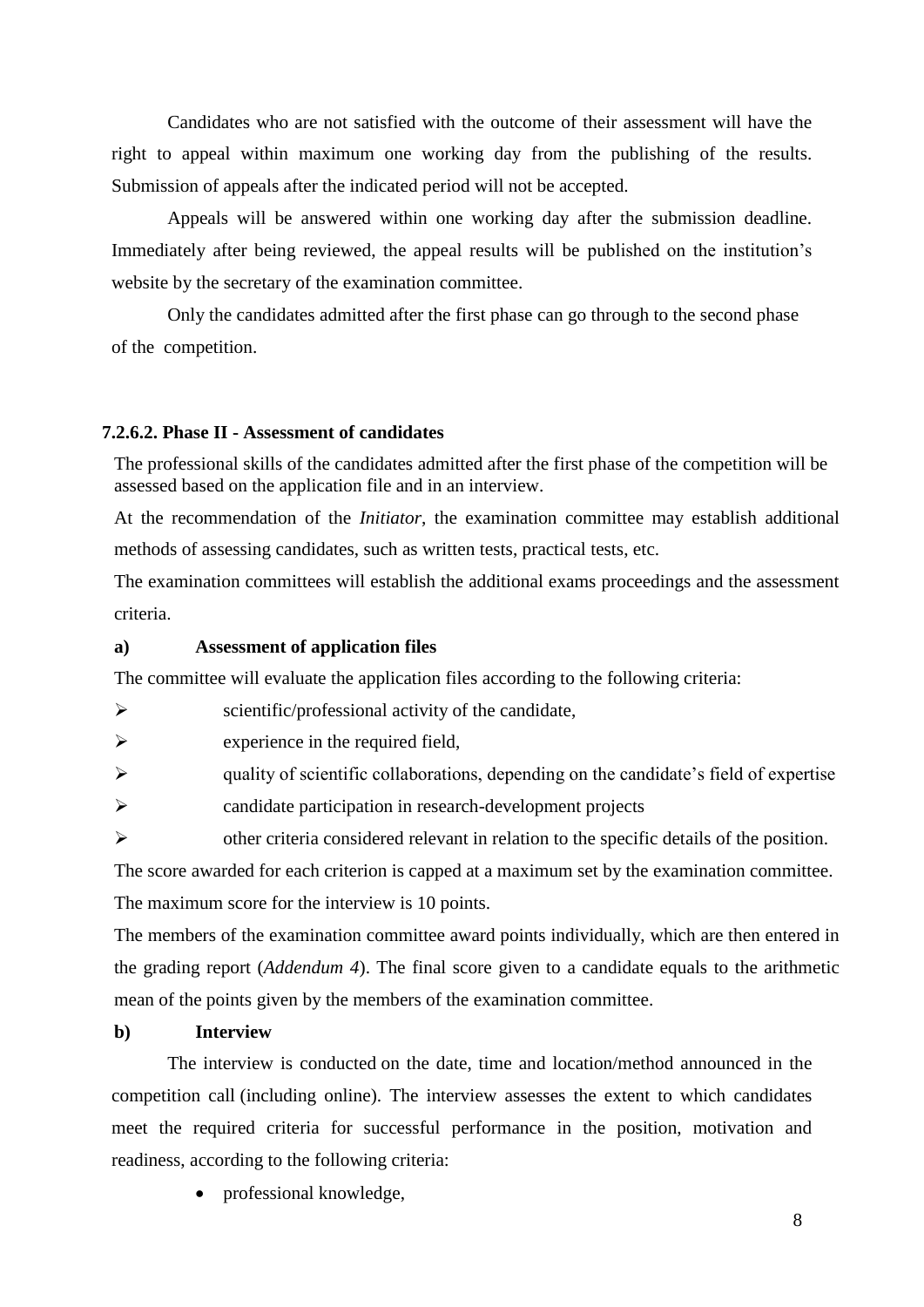- abilities and skills required to perform the job,
- candidate's motivation,

 other criteria considered relevant in relation to the specific details of the position. The score awarded for each criterion is capped at a maximum set by the examination committee. The maximum score for the interview is 10 points.

Questions concerning the candidate's political views, trade union activity, religion, ethnicity, material status, social origin or which may constitute discrimination on grounds of gender cannot be asked during the interview. Questions and answers will be transcribed briefly or noted, as appropriate, by the examination committee.

The members of the examination committee award points individually, which are then entered in the grading report (*Addendum 5*). The final score given to a candidate equals to the arithmetic mean of the points given by the members of the examination committee.

#### **7.2.7. Deliberating on the results of the competition**

The final score of the recruitment and selection competition is calculated as the arithmetic mean of the scores obtained for the file assessment and interview. The final score will be recorded in the final summary report of the competition (*Addendum 6*). The candidate who obtained the highest final score among the applicants for the same vacancy will be admitted, but applicants must score a minimum of 7 points in each selection test.

In case of equal final scores, ranking is performed by considering the interview score as a tiebreaker.

### **7.2.8. Releasing results and submitting appeals**

The competition results will be published on the institution's website by the secretary of the examination committee.

Candidates who are not satisfied with the outcome of their assessment will have the right to appeal within maximum one working day from the publishing of the results. Appeals submitted outside the indicated time frame will not be accepted.

Appeals will be answered within one working day after the submission deadline.

Immediately after being reviewed, the appeal results will be published on the institution's website by the secretary of the examination committee.

#### **7.2.9. Validation of the competition results**

The final results of the competition will be submitted to the UBB Scientific Council for approval.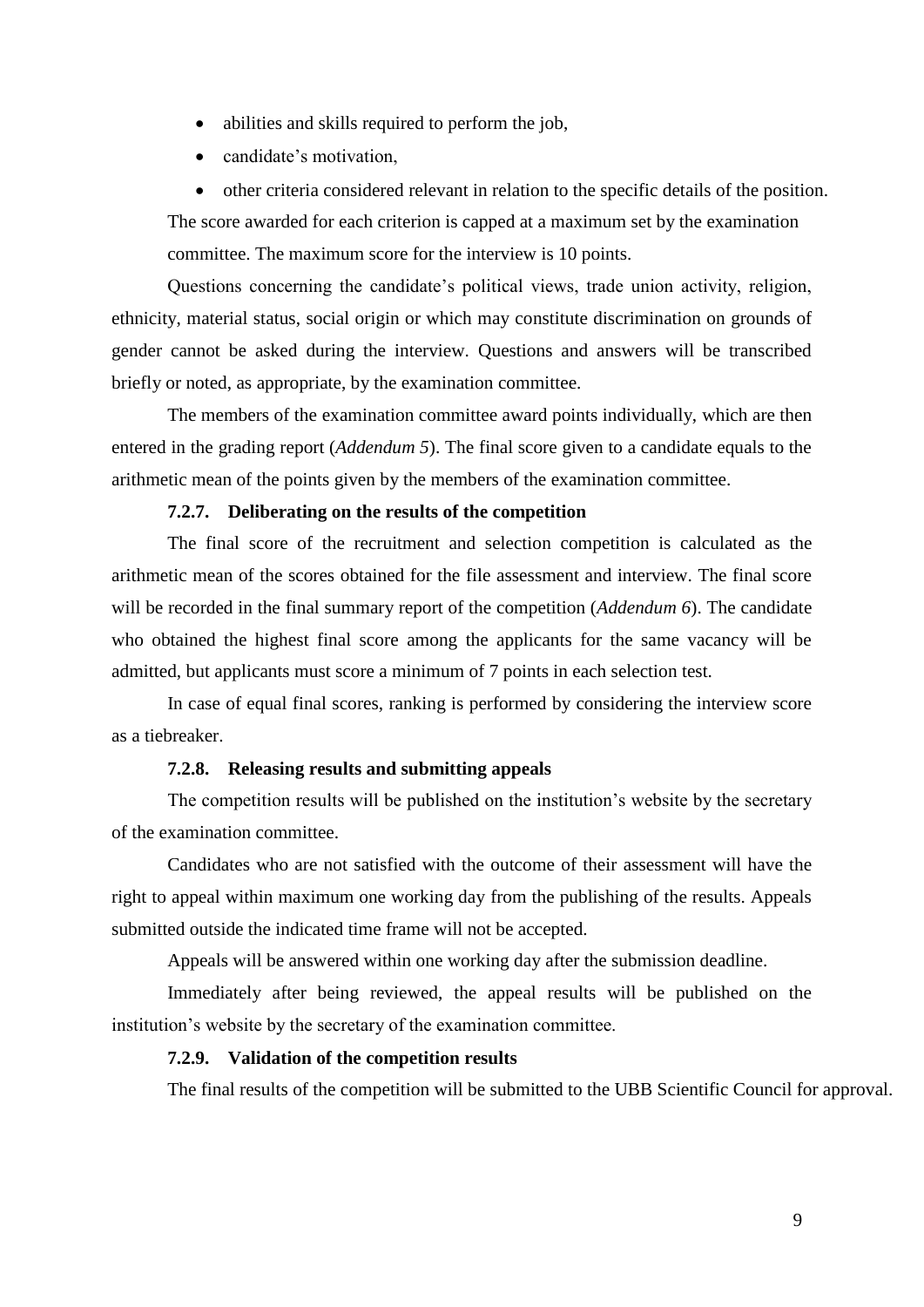## **8. ADDENDA**

| <b>Add</b><br>endu<br>m No. | <b>Addendum title</b>                                                    | <b>Drafted</b> |
|-----------------------------|--------------------------------------------------------------------------|----------------|
| $\mathbf{1}$                | Competition proposal form for filling a research project<br>team vacancy | <b>HRS</b>     |
| $\overline{2}$              | Competition application form                                             | <b>HRS</b>     |
| $\overline{\mathbf{3}}$     | Application files selection assessment<br>report                         | <b>HRS</b>     |
| $\overline{\mathbf{4}}$     | Application file grading report                                          | <b>HRS</b>     |
| 5                           | Interview grading report                                                 | <b>HRS</b>     |
| 6                           | Final summary report                                                     | <b>HRS</b>     |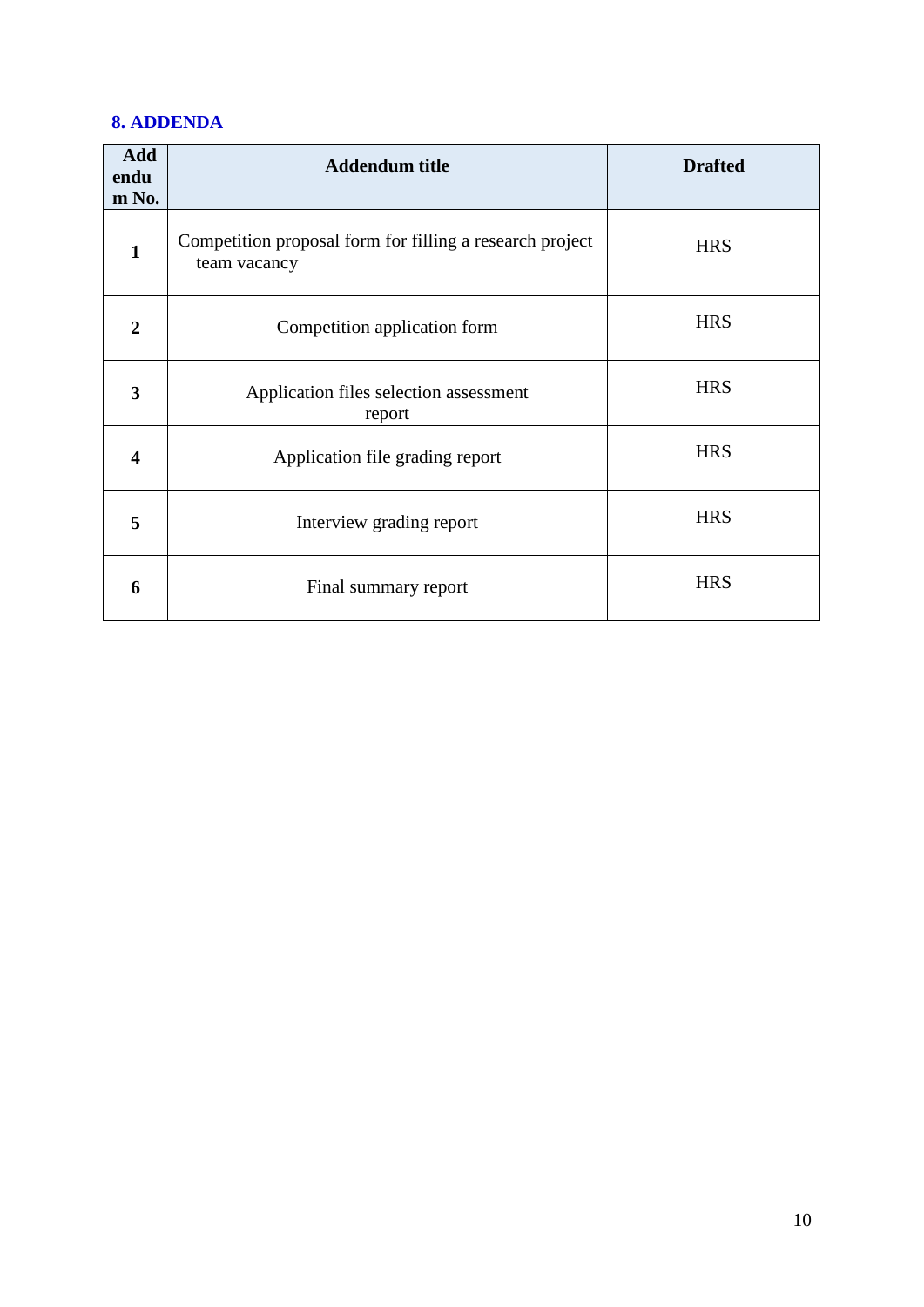## **9. TABLE OF CONTENTS**

| <b>Component</b><br>number<br>within the<br>standard<br>operating<br>procedure | Component name within the standard operating procedure                                                                                                       | Page           |
|--------------------------------------------------------------------------------|--------------------------------------------------------------------------------------------------------------------------------------------------------------|----------------|
| 1.                                                                             | Cover                                                                                                                                                        | $\mathbf{1}$   |
| 2.                                                                             | List of persons responsible for drafting, reviewing and approving the edition<br>or, as applicable, the revision of the Standard Operating Procedure edition | $\overline{2}$ |
| 3.                                                                             | Status of editions and revisions for the Standard Operating Procedure editions                                                                               | $\overline{2}$ |
| 4.                                                                             | List of Standard Operating Procedure edition or, as applicable, revision<br>recipients                                                                       | $\overline{2}$ |
| 5.                                                                             | <b>Purpose of Standard Operating Procedure</b>                                                                                                               | 3              |
| 6.                                                                             | Standard Operating Procedure guidelines and regulations                                                                                                      | 3              |
| 7.                                                                             | Abbreviations of terms used in the Standard Operating Procedure                                                                                              | 3              |
| 8.                                                                             | Description of Standard Operating Procedure                                                                                                                  | $3 - 10$       |
| 9.                                                                             | Addenda                                                                                                                                                      | 11             |
| 10.                                                                            | <b>Table of Contents</b>                                                                                                                                     | 12             |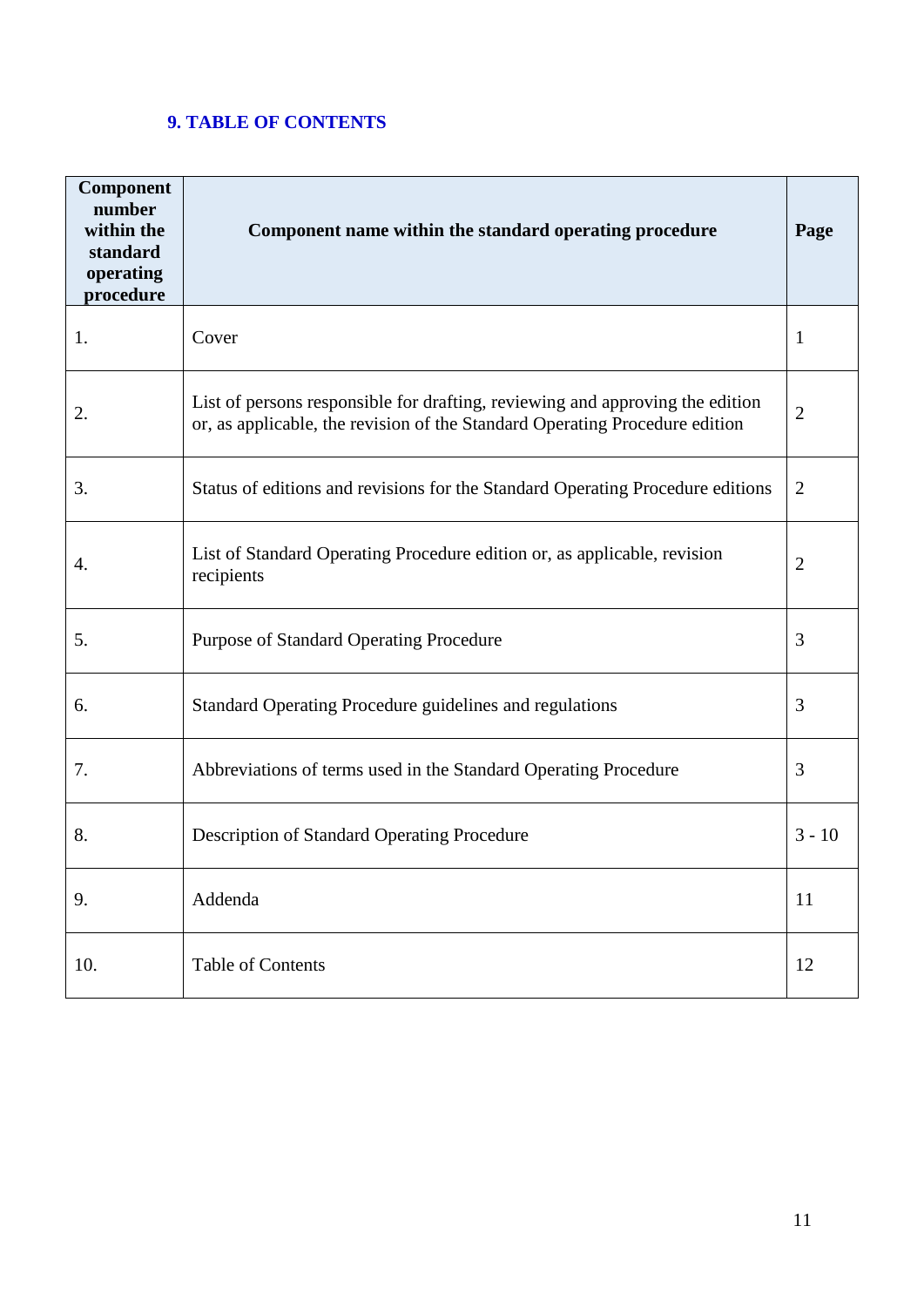## **Addendum no.1 to PO DRU-19**

## **APPROVED,**

## **COMPETITION PROPOSAL**

**research project team vacancy**

| Project                       |  |
|-------------------------------|--|
| <b>Vacancy position</b>       |  |
| (title)                       |  |
| <b>Number of vacancies</b>    |  |
| <b>Amount of working time</b> |  |
| (workload)                    |  |
| <b>Duration of employment</b> |  |
| contract                      |  |

| <b>Required qualifications for</b> |                                        |
|------------------------------------|----------------------------------------|
| applicants                         |                                        |
|                                    |                                        |
|                                    |                                        |
|                                    |                                        |
| <b>Further examinations</b>        | written                                |
| (if applicable)                    | examination                            |
|                                    | $\Box$ practical                       |
|                                    | examination                            |
|                                    | $\Box$ other:                          |
| <b>Examination Committee</b>       | Chair:                                 |
|                                    |                                        |
|                                    | Member:                                |
|                                    |                                        |
|                                    | Member:                                |
| <b>Appeals Committee</b>           | Chair:                                 |
|                                    |                                        |
|                                    | Member:                                |
|                                    |                                        |
|                                    | Member:                                |
|                                    |                                        |
| <b>Attached documents</b>          | Vacancy job description                |
|                                    |                                        |
|                                    | $\Box$ List of topics and bibliography |
|                                    |                                        |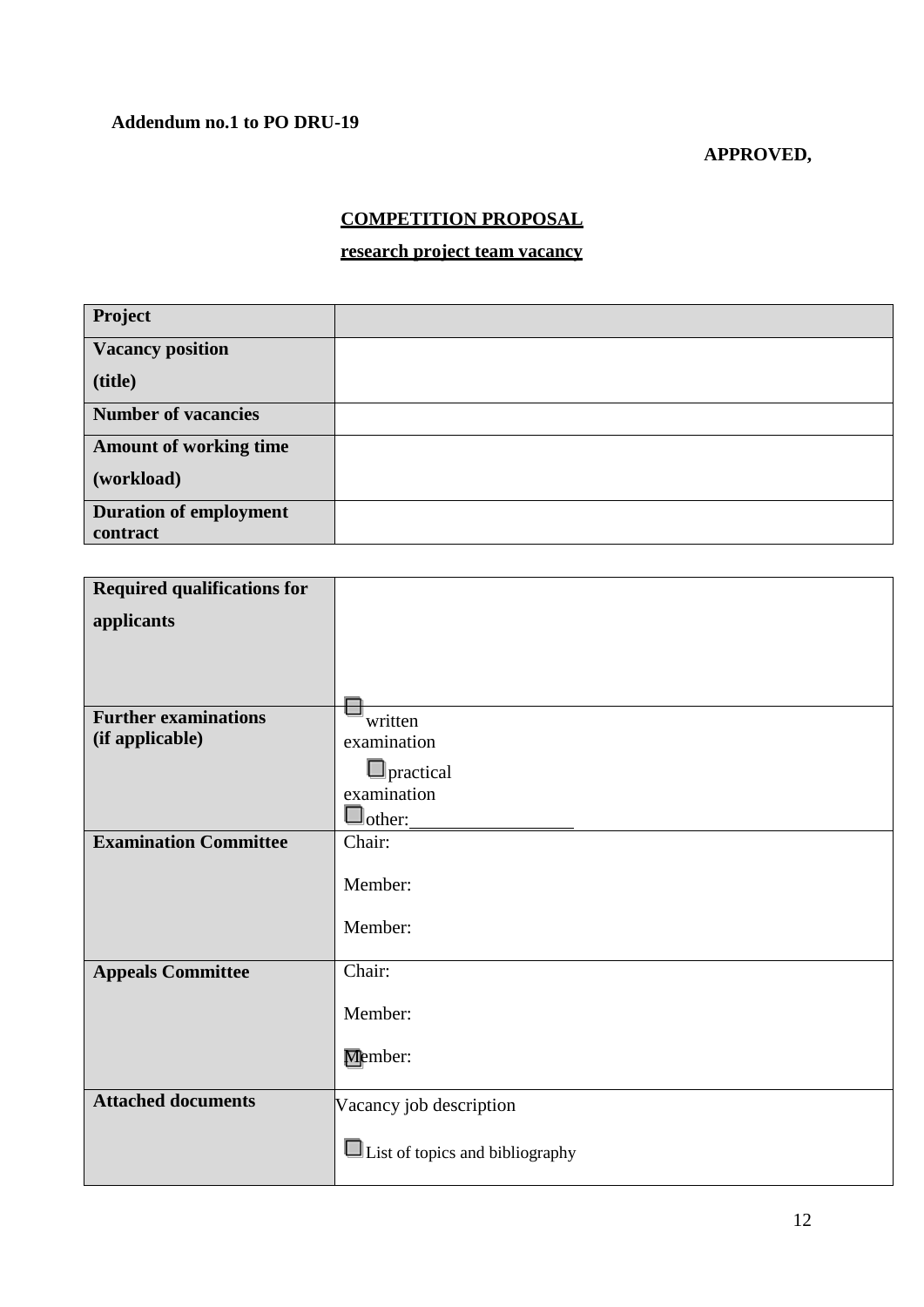| <b>Other</b>            |  |
|-------------------------|--|
| information/suggestions |  |
| pertaining to the       |  |
| organisation of the     |  |
| competition             |  |

| <b>Initiator</b>            |  |
|-----------------------------|--|
| department/title, last name |  |
| and first name)             |  |
| <b>Signature</b>            |  |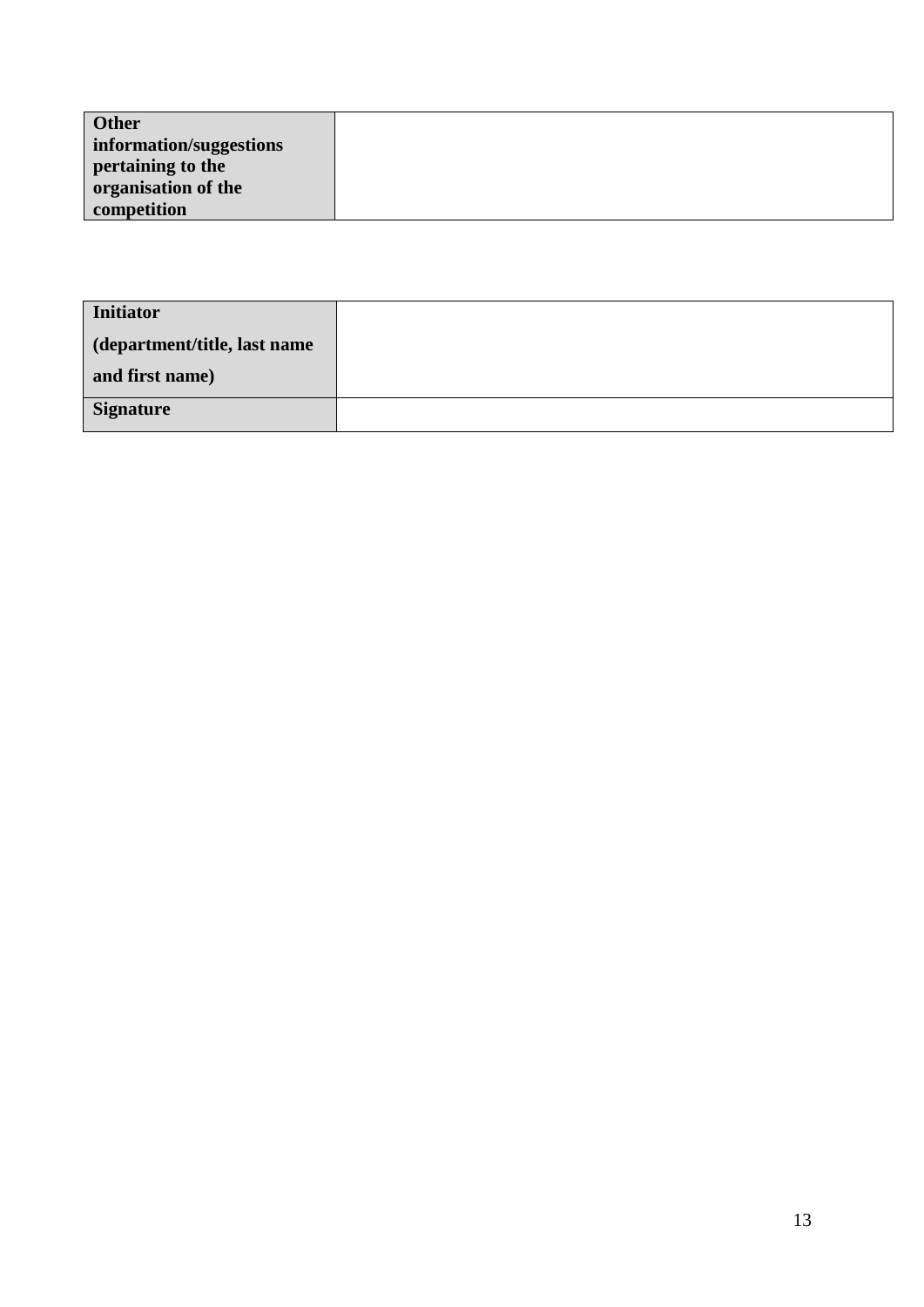# **Addendum 2 to PO DRU-19**

Dear Rector,

| Babes-Bolyai University, for the position of |
|----------------------------------------------|
|                                              |
|                                              |

Date Signature

TO THE RECTOR OF BABEŞ-BOLYAI UNIVERSITY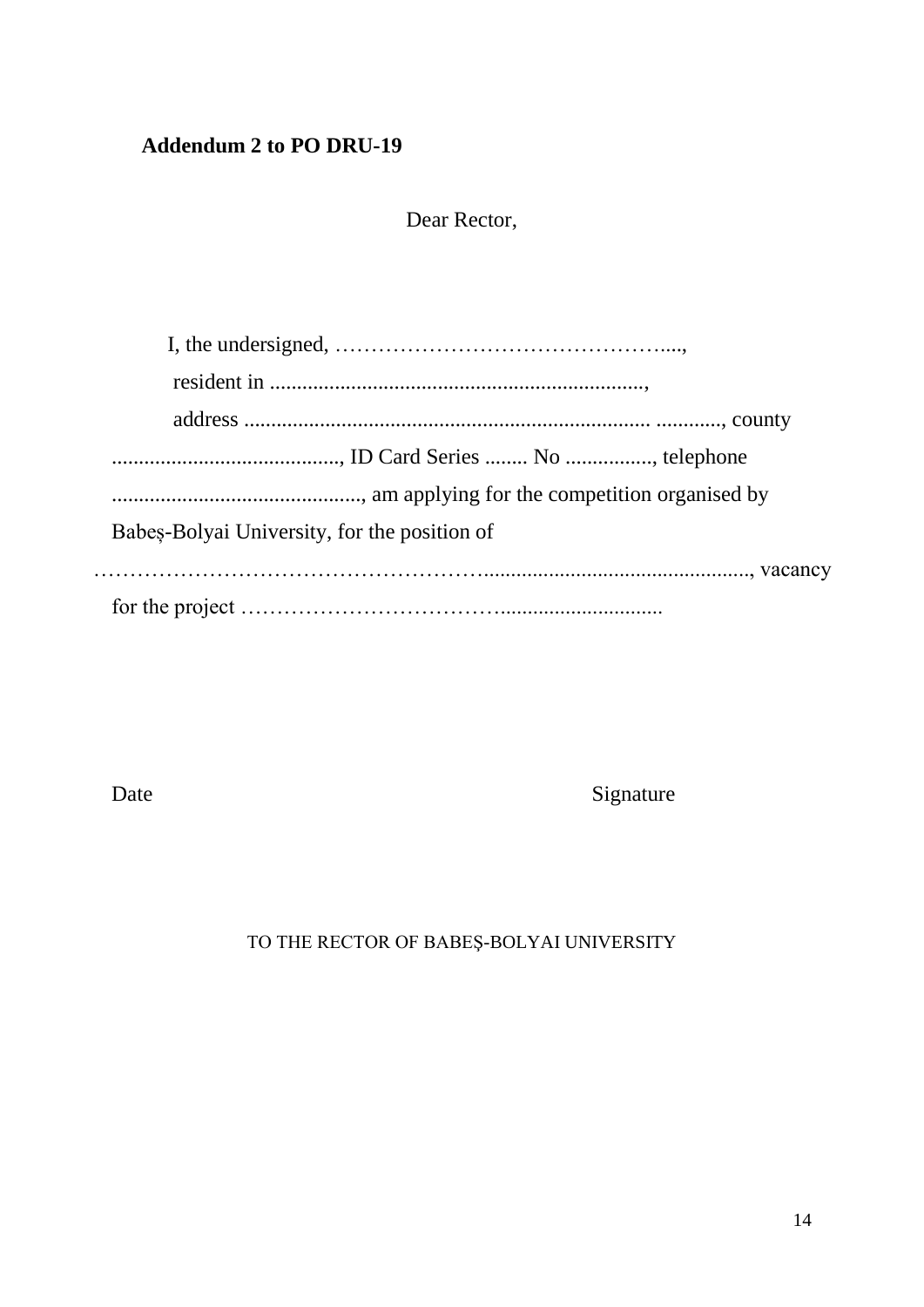## **Addendum 3 to PO DRU-19**

Position title: Project:

## **Application files selection assessment report**

| Sr.<br>No. | Last name and first name<br>of candidate | Result1 | Mentions <sub>2</sub> |
|------------|------------------------------------------|---------|-----------------------|
|            |                                          |         |                       |
|            |                                          |         |                       |
|            |                                          |         |                       |

| <b>Examination Committee:</b> |
|-------------------------------|
|-------------------------------|

| Chair  |  |  |
|--------|--|--|
| Member |  |  |
| Member |  |  |

<sup>1</sup>Fill "pass"/"fail"

<sup>2</sup> Fill in why the application file was rejected, if applicable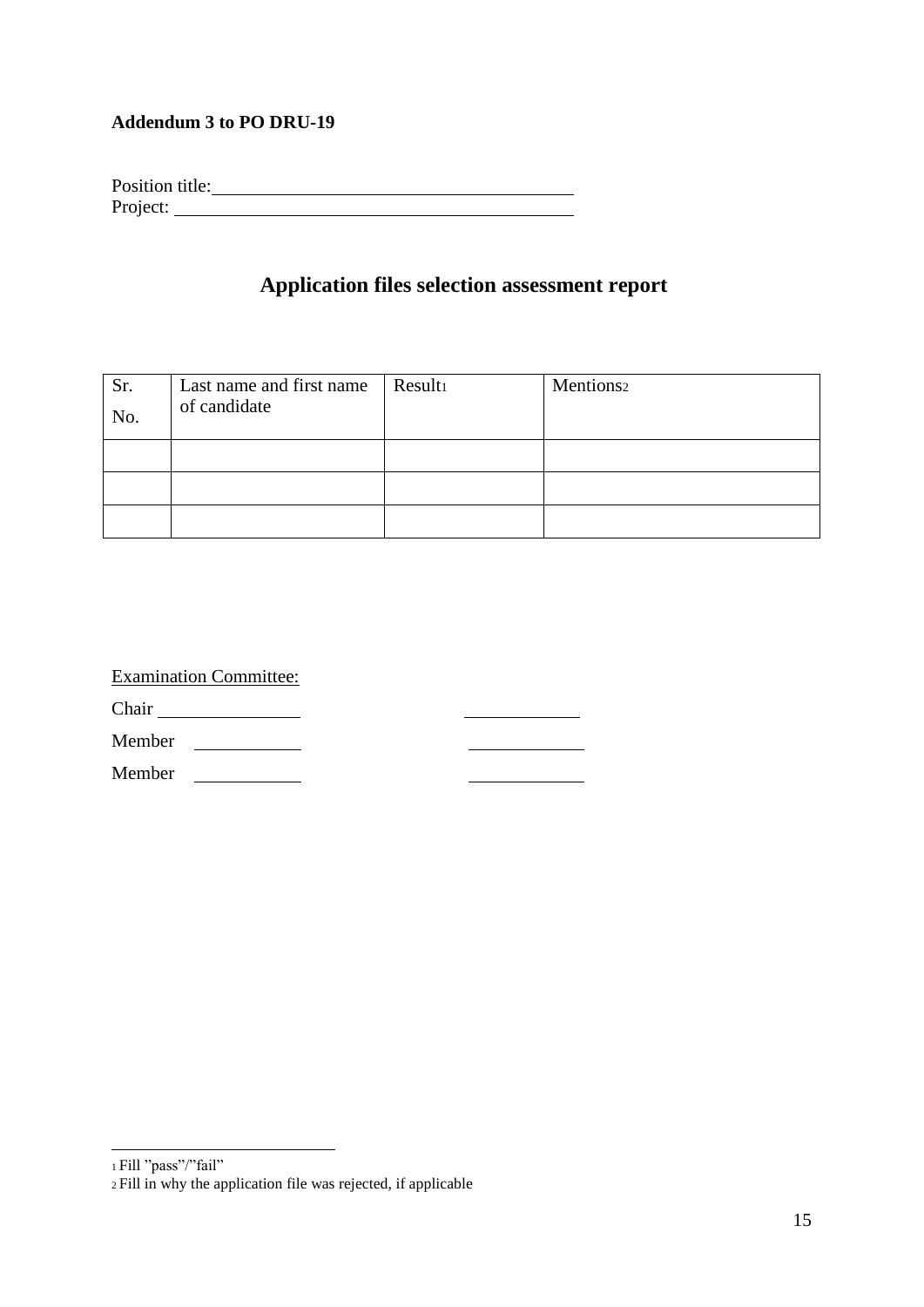### **Addendum 4 to PO DRU-19**

| Position title: |  |
|-----------------|--|
| Project:        |  |

# **Application files grading report**

| Sr. | <b>Assessment criterias</b>                              | <b>Maximu</b> |
|-----|----------------------------------------------------------|---------------|
| No. |                                                          |               |
|     |                                                          | for           |
|     |                                                          | criterion     |
| 1   | Scientific/professional activity of the candidate        |               |
| 2   | Experience in the required field                         |               |
| 3   | Quality of scientific collaborations, depending on the   |               |
|     | candidate's field of expertise                           |               |
| 4   | Candidate participation in research-development projects |               |

| Sr.<br>N <sub>o</sub> | Candidate last name and first name | Score received |                 | Final<br>score |  |
|-----------------------|------------------------------------|----------------|-----------------|----------------|--|
|                       |                                    | Chair          | Member   Member |                |  |
|                       |                                    |                |                 |                |  |
|                       |                                    |                |                 |                |  |
| ◠                     |                                    |                |                 |                |  |

Examination Committee:

- Chair
- Member

Member

<sup>3</sup> The evaluation criteria is minimal. Additional assessment requirements can be established by the examination committee, depending on the specificity of the position.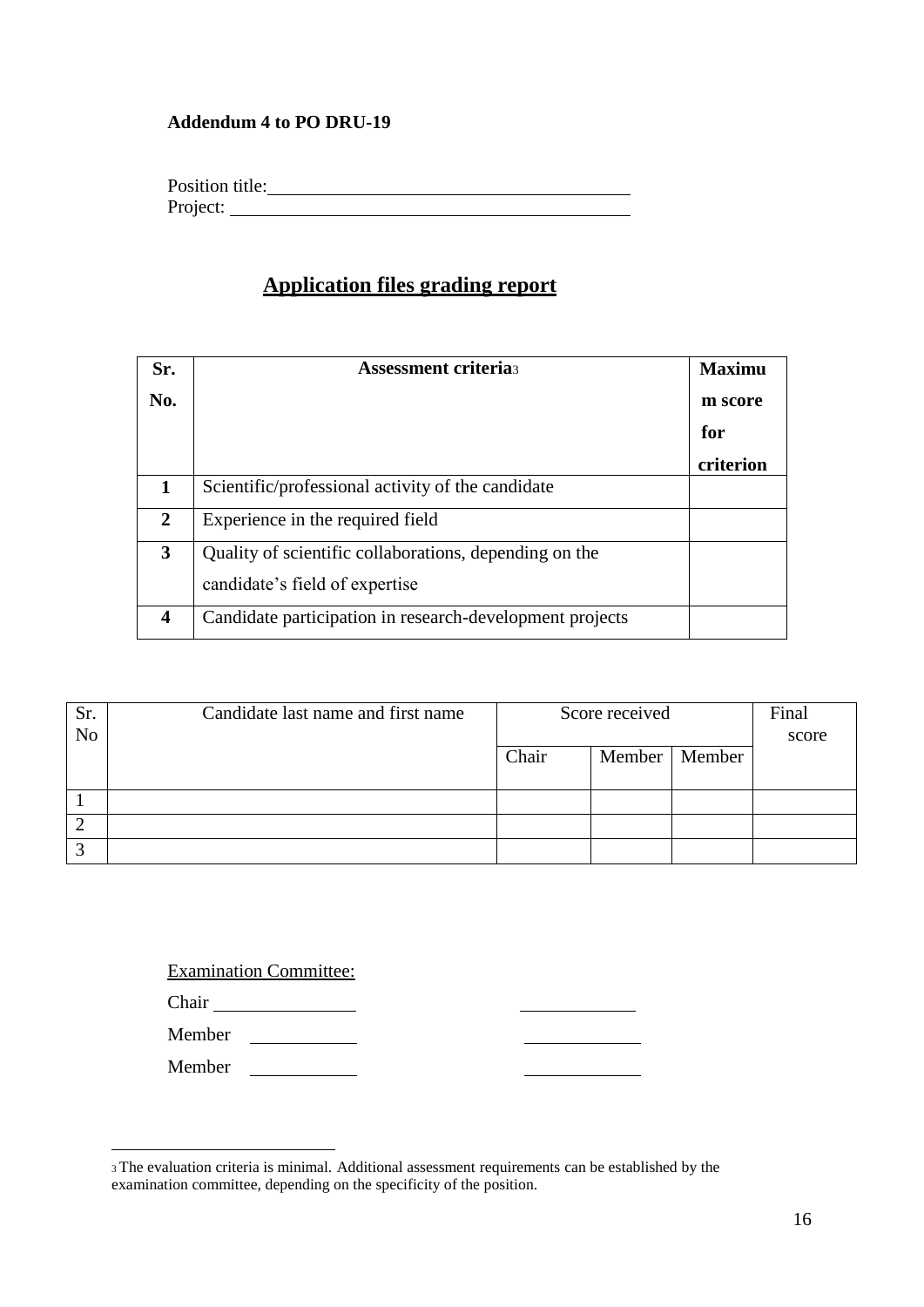### **Addendum 5 to PO DRU-19**

Position title: Note that the set of the set of the set of the set of the set of the set of the set of the set of the set of the set of the set of the set of the set of the set of the set of the set of the set of the set o Project:

# **Application interview grading report**

| Sr.            | <b>Assessment criteria4</b>                  | <b>Maximum</b> | <b>Starting</b> |
|----------------|----------------------------------------------|----------------|-----------------|
| No.            |                                              | score          | score           |
|                |                                              | for            |                 |
|                |                                              | criterion      |                 |
|                | Professional knowledge                       |                |                 |
| $\overline{2}$ | Abilities and skills required to perform the |                |                 |
|                | job                                          |                |                 |
| 3              | Candidate's motivation                       |                |                 |

| Sr.            | Candidate's last name and first name |       | Score received  |       | Final |
|----------------|--------------------------------------|-------|-----------------|-------|-------|
| N <sub>o</sub> |                                      |       |                 | score |       |
|                |                                      | Chair | Member   Member |       |       |
|                |                                      |       |                 |       |       |
|                |                                      |       |                 |       |       |
|                |                                      |       |                 |       |       |
|                |                                      |       |                 |       |       |

Examination Committee:

Chair

Member

Member

<sup>4</sup> The evaluation criteria is minimal. Additional assessment requirements can be established by the examination committee, depending on the specificity of the position.